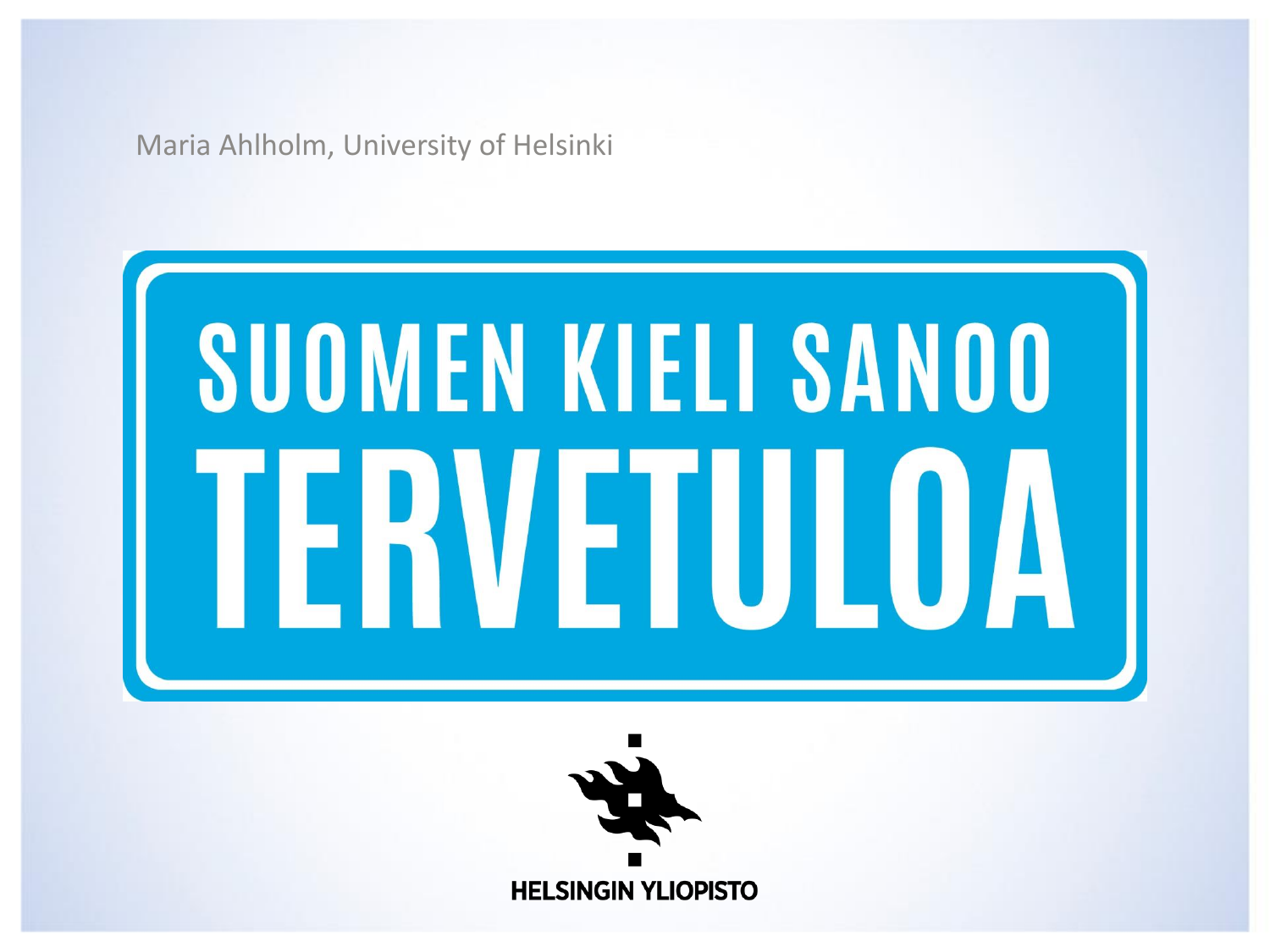

#### **HELSINGIN YLIOPISTO**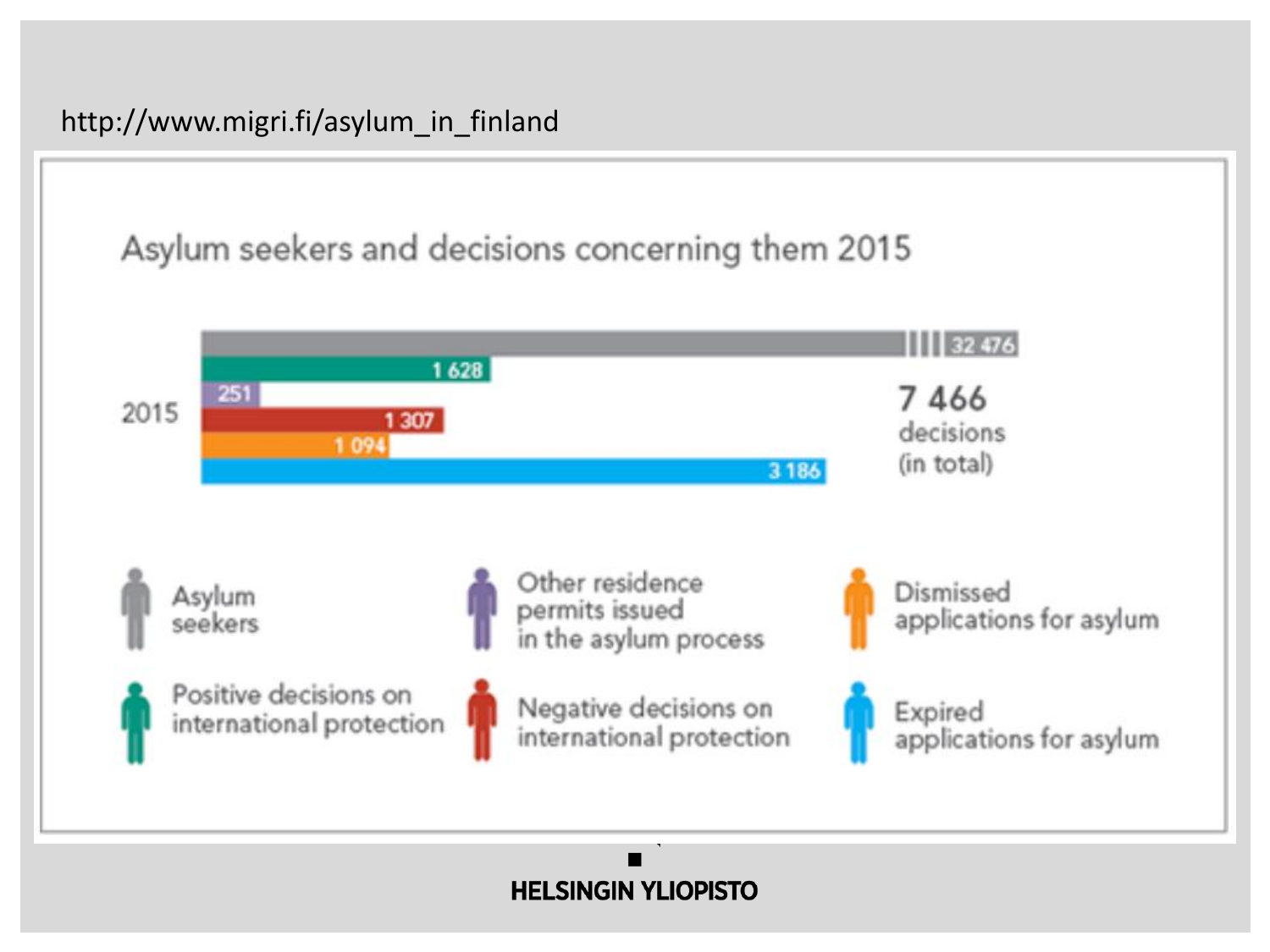#### Some facts

- The amount of asylum seekers in 2015 was 32 476 in Finland.
- The number was ten-fold in 2015 compared with 2013.
- Although the absolute amount is only 20 % of the parallel number in Sweden, the growth curve in Finland is steeper than in any other Nordic country.
- Year 2013 the amount of non-native language speakers exceeded 300 000.
- The amount of Swedish speakers is now smaller that the amount of immigrant language speakers altogether.
- 20 per cent of all first graders in Helsinki area are multilingual.
- Around 2020 will every fifth of all primary schoolchildren be multilingual.

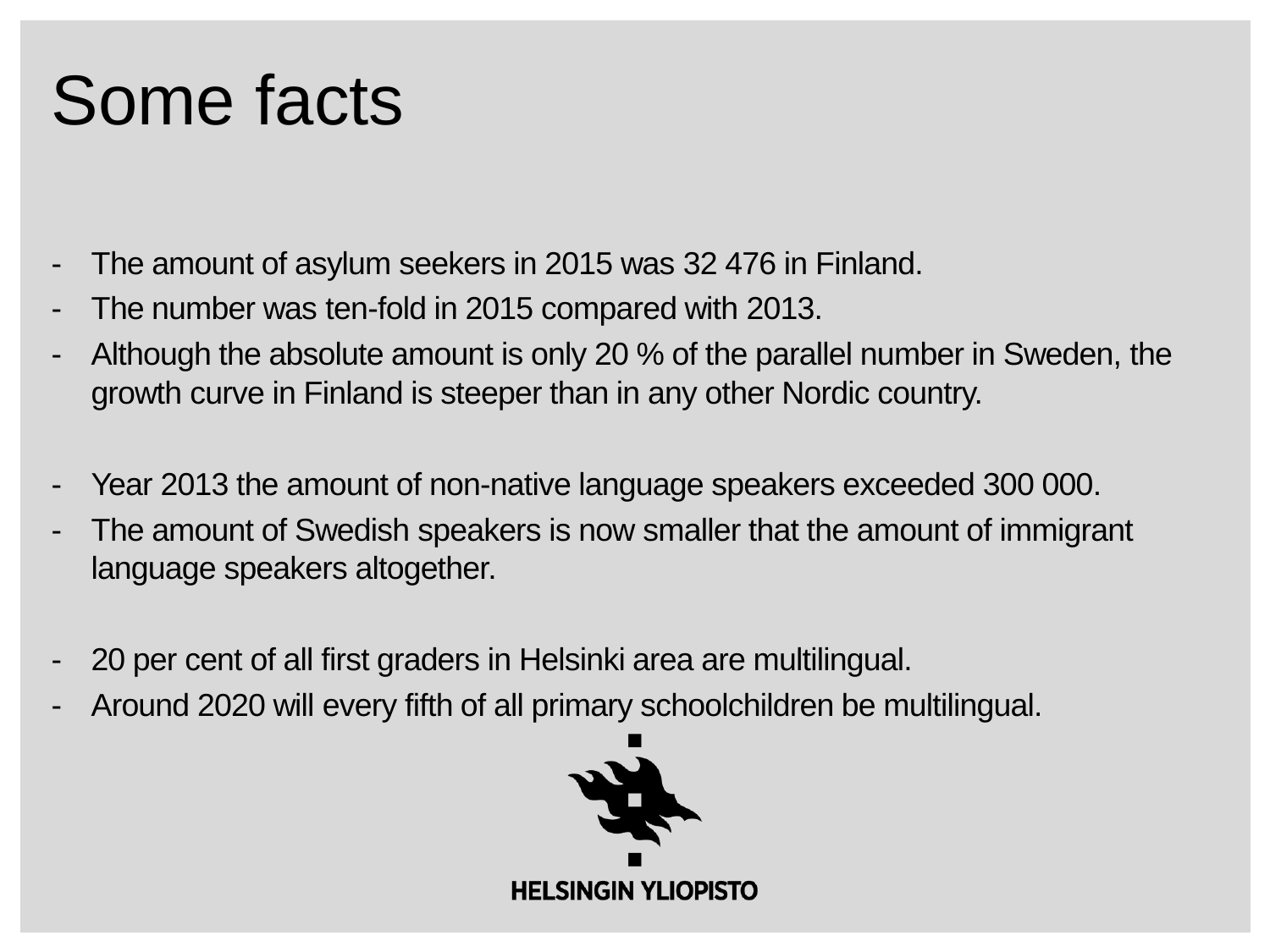#### The three groups

- Looking from the perspective of language education, we can divide the asylum seekers into three groups:
	- 1. Minors under 16 years, who are entitled to compulsory education immediately after immigration
	- 2. Adults, who might get some "first aid" language courses during the asylum processing time, depending on the resources.
	- 3. The in-betweens: 17–19-year-olds, who are no more entitled to compulsory classes but who are not "grown-up"

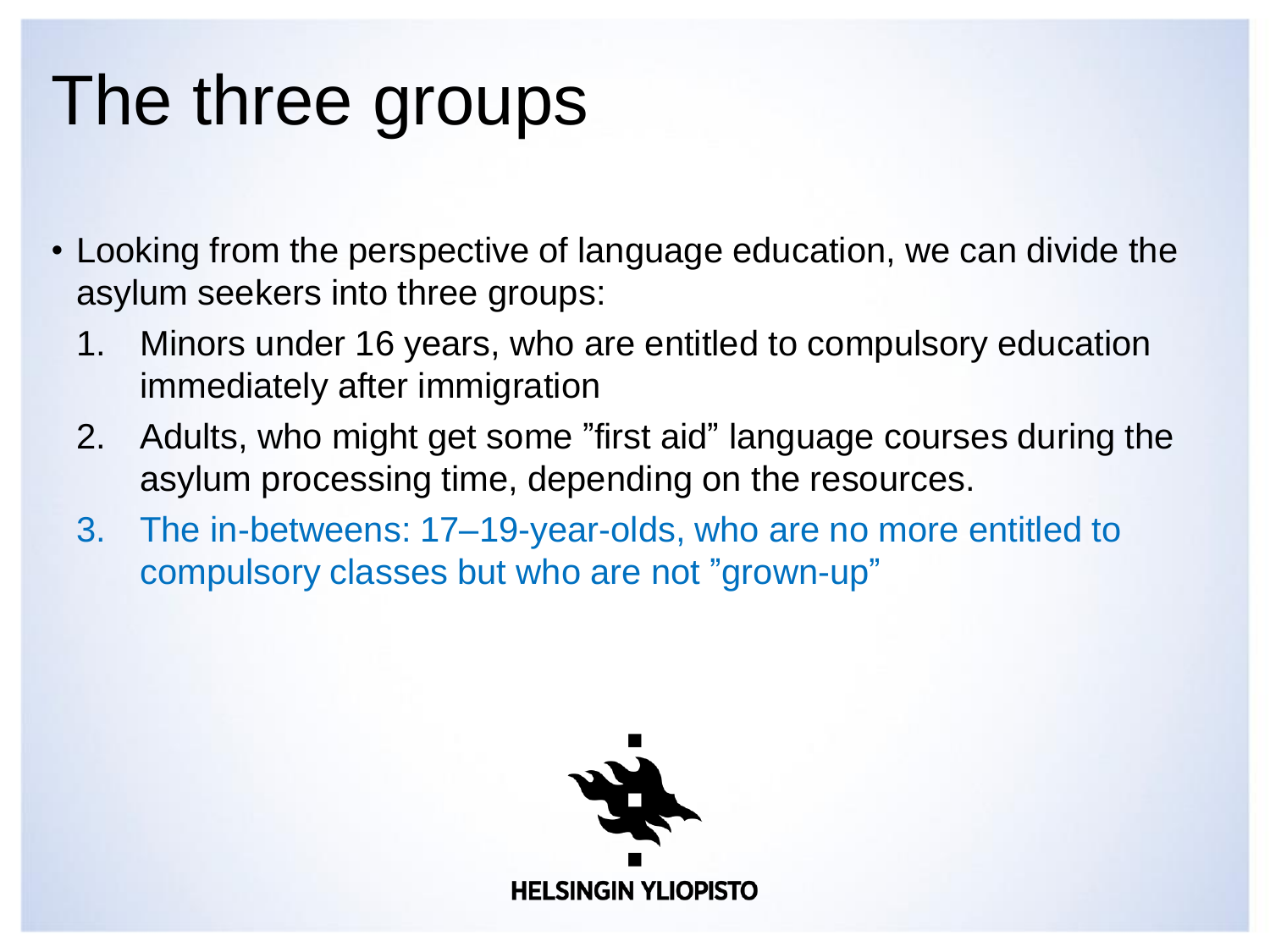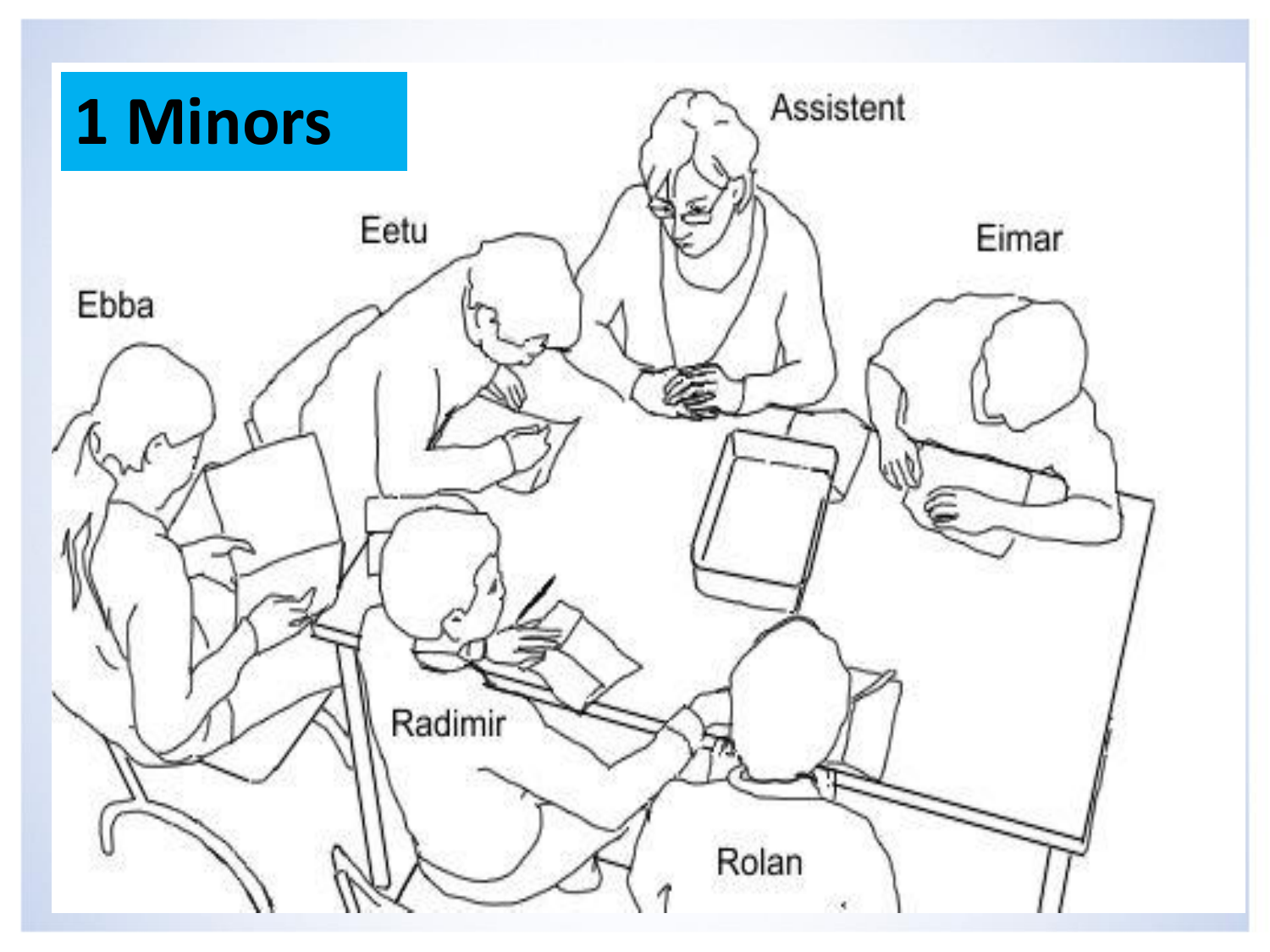Project Long Second: LONGitudinal classroom data about children's development in Finnish as a SECOND language

[http://blogs.helsinki.fi/kielen-ja-kirjallisuuden-didaktiikan-tutkimus/in](http://blogs.helsinki.fi/kielen-ja-kirjallisuuden-didaktiikan-tutkimus/in-english/long-second/)english/long-second/

- 1) naturalism
- 2) longitudinality and density
- 3) multimodality
- 4) multipartial and simultaneous communication
- 5) the age of the participants (7–12)
- 6) multilingualism for the sake of recent immigration
- 7) focusing into Estonian and Russian speaking learners of Finnish

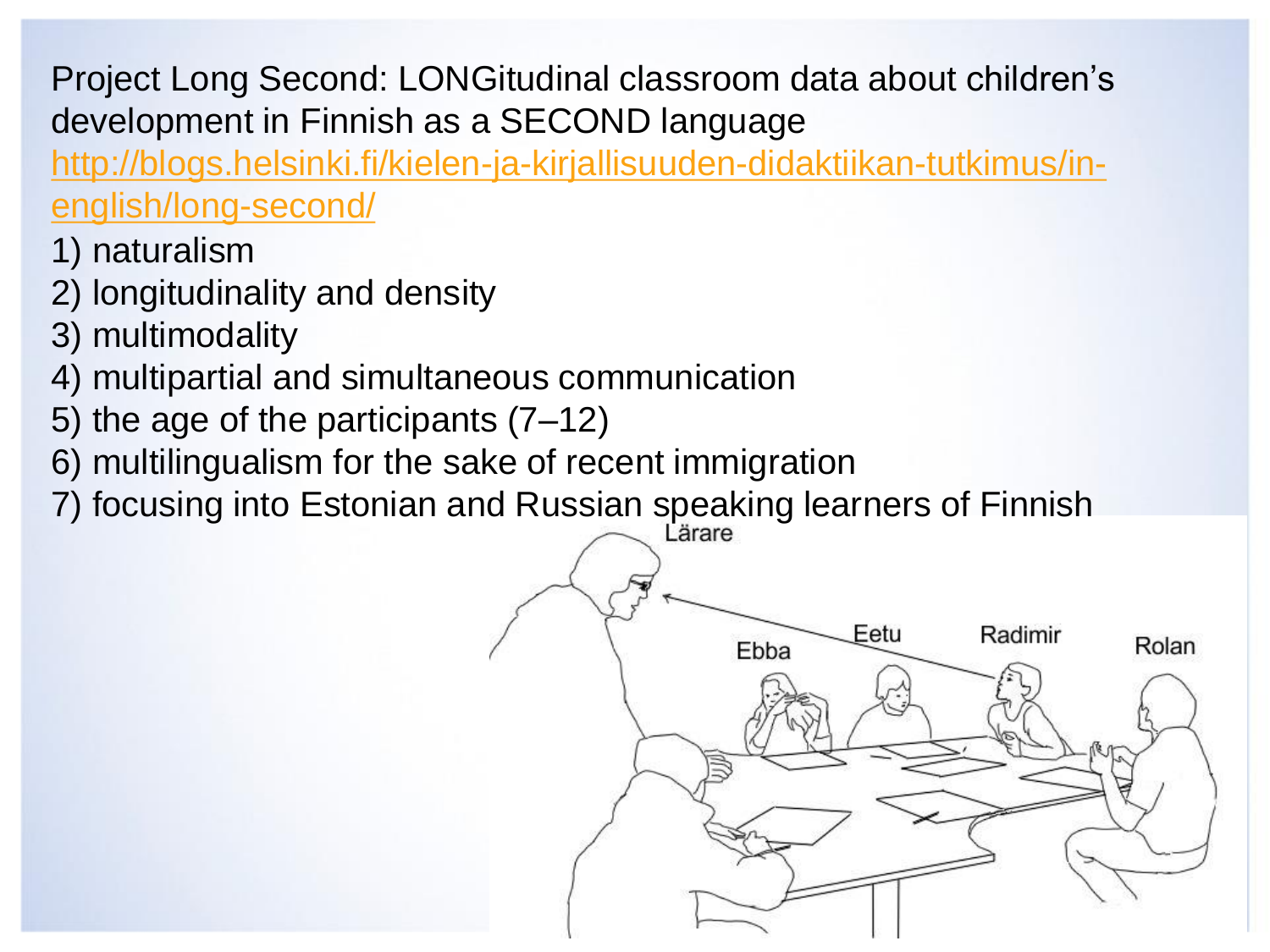#### **2 Adults** http://suomenkielisanootervetuloa.fi/

### **TOISTO**

- Inspired by Community Language Learning
- Adapted to function in fragmented situations
- We take fragmented attendance as a rule: no commitment required
- Suitable for the stressed, traumatized, insecure
- Independent learning and homework NOT required
- Spoken language, no books, notebooks
- "Human computer" / speaking dictionary relaxing and human

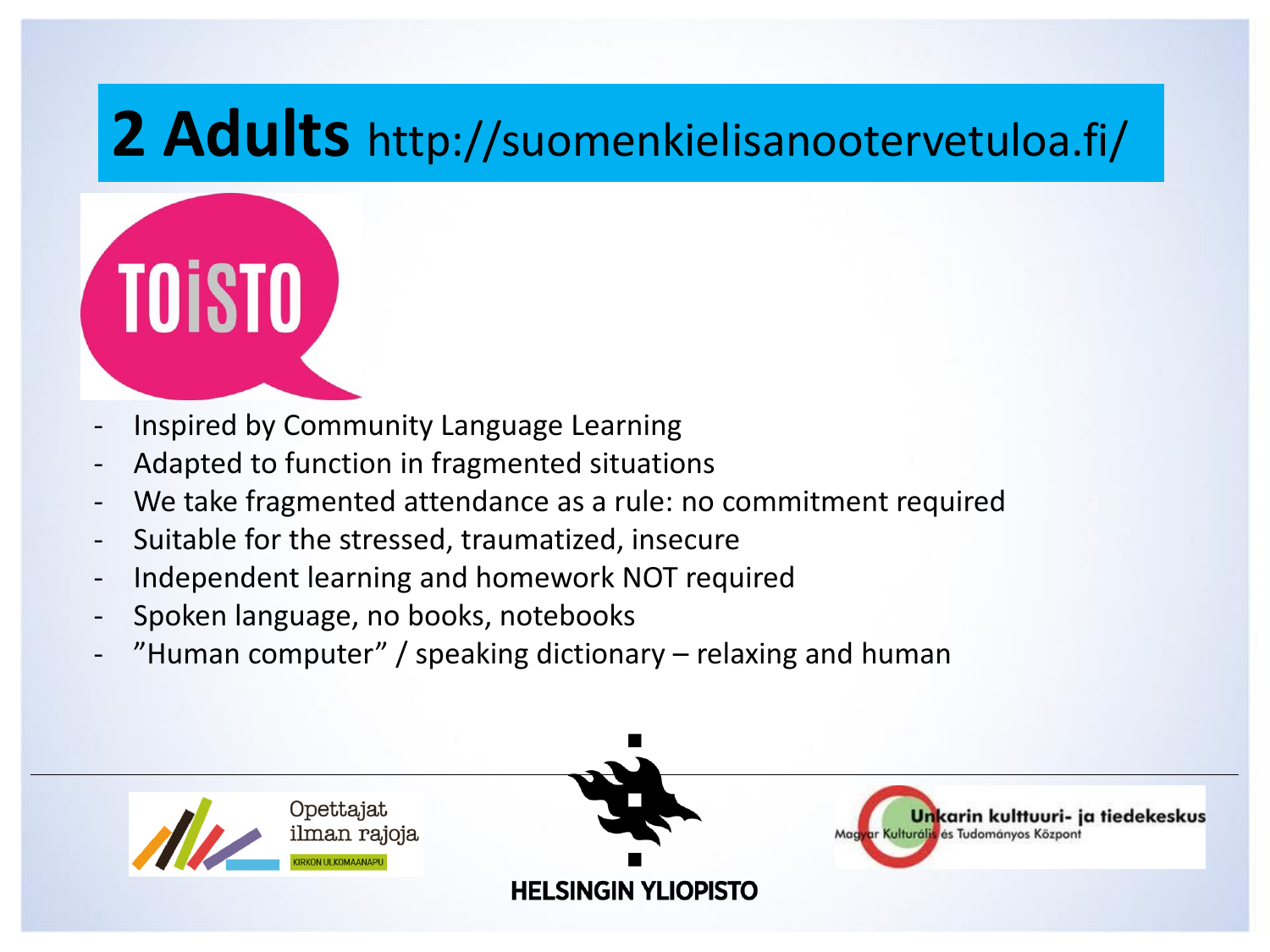

Näin kielenoppimisen emeritoituneet professorit tervehtivät suomen kieli sanoo tervetuloa -hanketta:

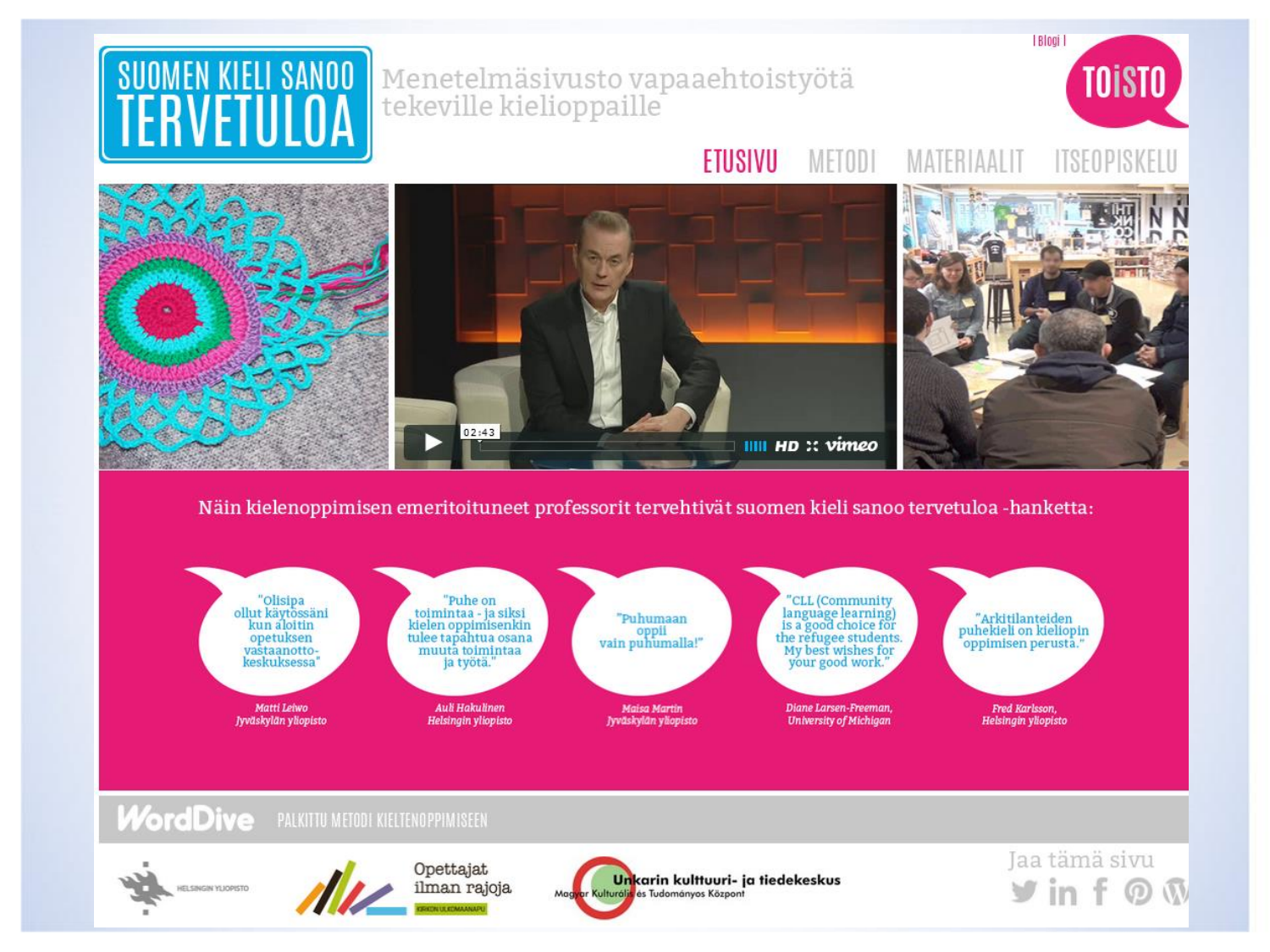# ळ

äiti, isä, isoäiti, isoisä, poika, tyttö, lapsi, vauva vaimo, mies, mummo, mummu, mummi, vaari, pappa, lapsenlapsi, veli, sisko